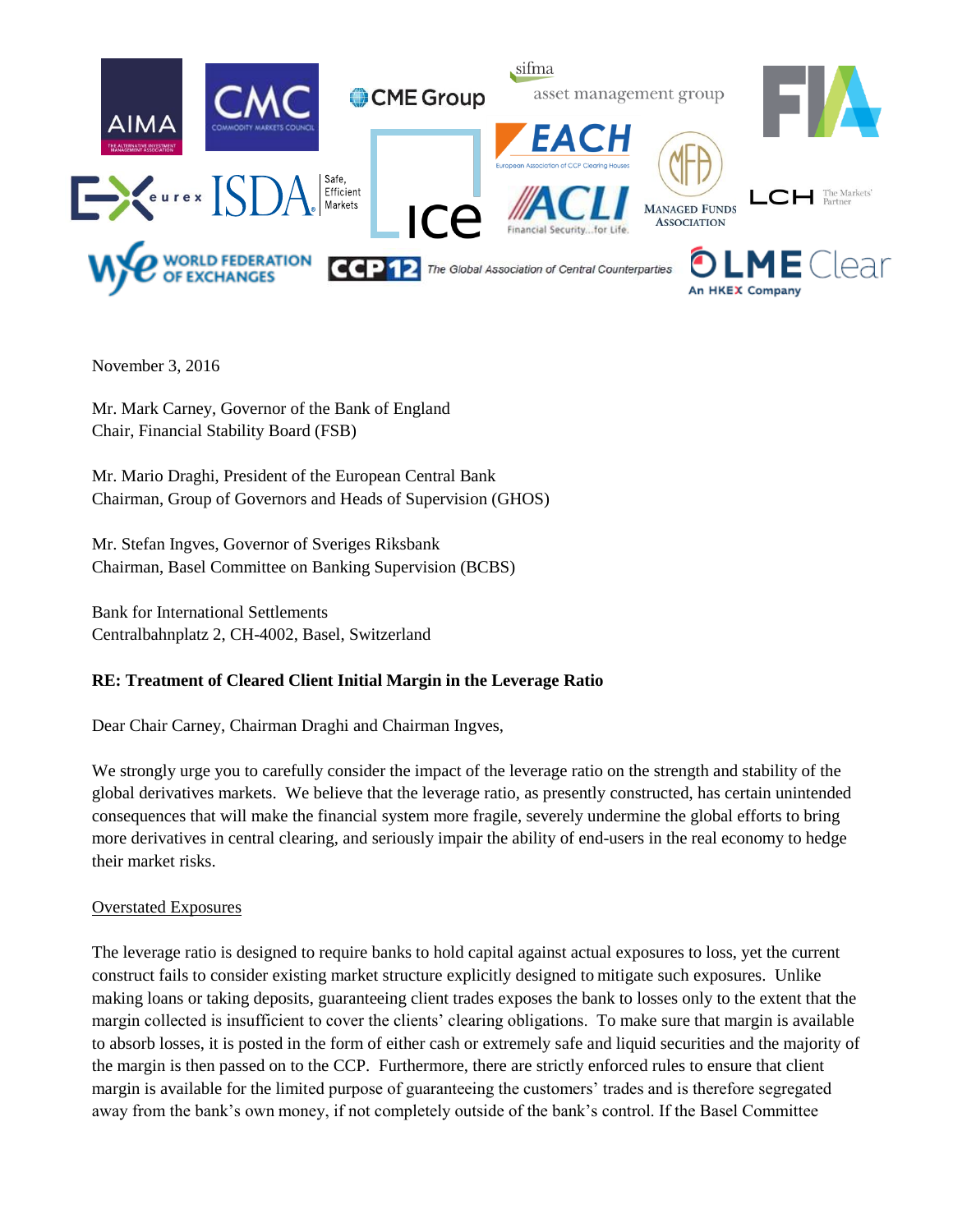would like further restriction on client segregated margin, we would support further conditions for client segregated margin or a limited recognition so that only that money that goes to the CCP may be recognized under the leverage ratio. Given that the existing leverage ratio framework provides recognition of the exposure reducing effect of client segregated collateral for Securities Financing Transactions where banks act as agents on behalf of customers, the idea of applying restrictions on the ability to take recognition of client segregated initial margin would not be novel. $<sup>1</sup>$ </sup>

# Increase Systemic Risk by Raising Barriers to Porting

One of the essential attributes of central clearing is the ability for customers to move their positions and their collateral out of a clearing firm at any time. This is more than a matter of customer choice. When a clearing member is in distress, customers must have the ability to swiftly and securely move their positions and their collateral to another clearing firm. This is what allows for continuity in the functioning of cleared derivatives markets in spite of the failure of one or more major clearing firms, as we all saw during the crisis of 2008. The leverage ratio, however, substantially changes the economics of clearing and dramatically increases the risk that the porting process will fail thereby intensifying the procyclical pressure on markets. We are deeply concerned that clearing members subject to the leverage ratio will be reluctant to acquire client positions from a failing clearing member, especially in times of system-wide stress, because the ported clients' segregated margin would increase the clearing member's capital requirements at a time when firms would already face capital and liquidity challenges. Without the ability to transfer client positions in an orderly manner, the clearinghouses will be forced to liquidate customer positions, intensifying market stress at exactly the wrong moment.

## Access to Clearing

 $\overline{a}$ 

We are concerned that left unchanged the leverage ratio will undermine recent financial regulatory reforms by limiting the amount of client clearing banks will conduct, especially for hedgers who result in disproportionately high leverage exposures, thereby reducing access to clearing and limiting hedging opportunities for end users. This will in turn lead to a smaller and less diverse set of clearing participants, as well as higher concentration risk among remaining clearing firms. Effectively, the inability to recognize the segregation of client initial margin in the leverage ratio inappropriately increases the capital cost of client clearing, thereby undermining one of the key tenets of financial reform following the crisis which is to utilize the safeguards of central clearing for standardized derivatives contracts. This harms farmers seeking to manage commodity price fluctuations, commercial firms wishing to lock in prices as they distribute their goods, and pension funds using derivatives to enhance workers' retirement benefits. Thus, the end result of this financial reform by the Basel Committee for Banking Supervision will be to unnecessarily increase prices on commodities for main street consumers of goods created with these commodities.

The negative impacts to the real economy are significant and we strongly encourage the Basel Committee to avoid these risks by revising the leverage ratio to accurately reflect the exposure reducing effect of client margin in the cleared derivatives markets.

<sup>1</sup> Basel Committee on Banking Supervision: Basel III leverage ratio framework and disclosure requirements, paragraphs 35 -37.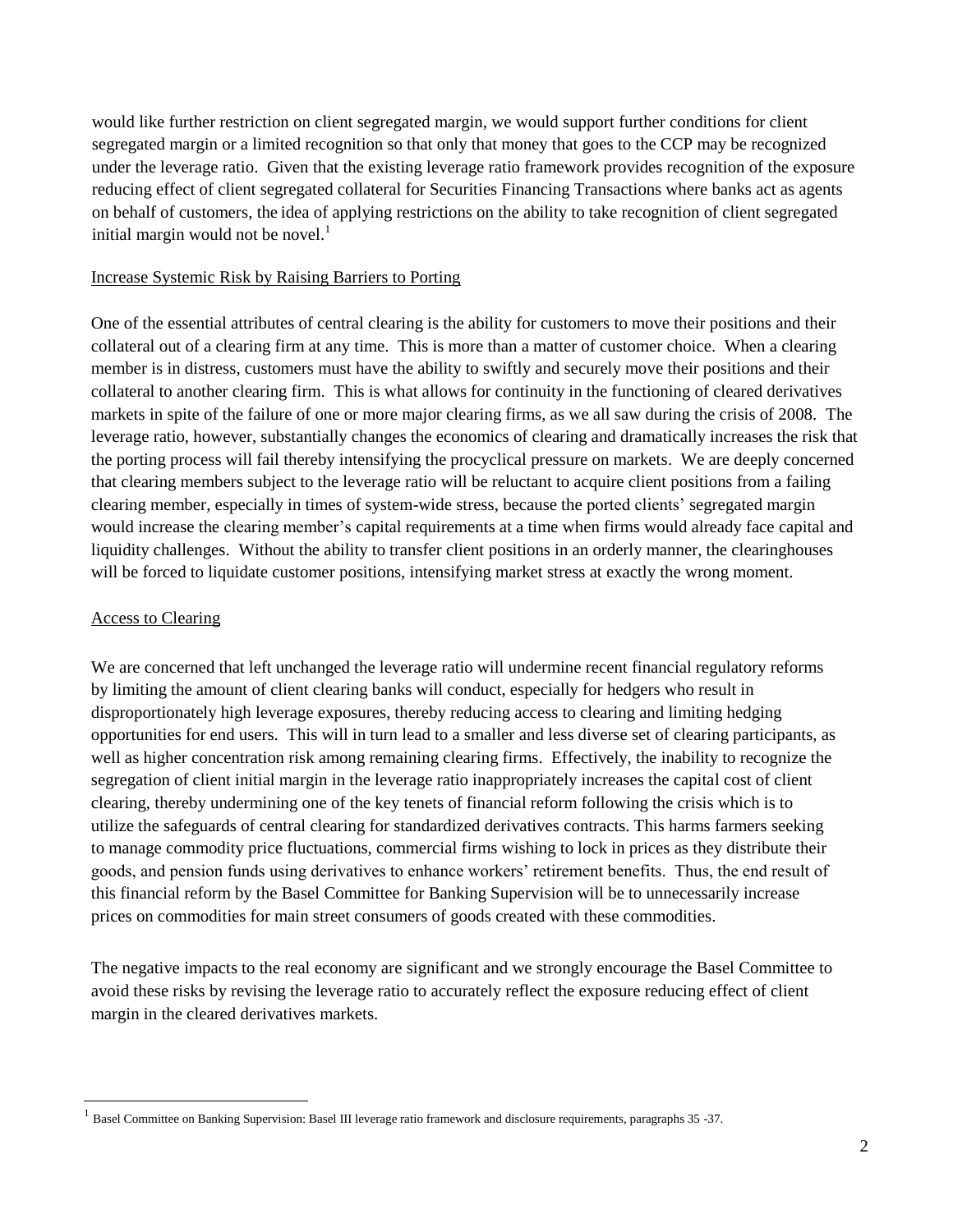Sincerely,

Carl B. Wilkerson

\_\_\_\_\_\_\_\_\_\_\_\_\_\_\_\_\_\_\_\_\_\_\_\_\_\_\_\_\_\_

\_\_\_\_\_\_\_\_\_\_\_\_\_\_\_\_\_\_\_\_\_\_\_\_\_\_\_\_\_\_

\_\_\_\_\_\_\_\_\_\_\_\_\_\_\_\_\_\_\_\_\_\_\_\_\_\_\_\_\_\_\_

Carl B. Wilkerson Vice President & Chief Counsel-Securities & Litigation American Council of Life Insurers (ACLI)

 $\mathcal{A}$ 

Jack Inglis Chief Executive Officer Alternative Investment Management Association (AIMA)

Lee Betsill Chairman CCP<sub>12</sub>

They Dend

Gregg Doud President Commodity Markets Council (CMC)

\_\_\_\_\_\_\_\_\_\_\_\_\_\_\_\_\_\_\_\_\_\_\_\_\_\_\_\_

\_\_\_\_\_\_\_\_\_\_\_\_\_\_\_\_\_\_\_\_\_\_\_\_\_\_\_\_

Sunil Cutinho President CME Clearing

 $6.706$ 

Erik Tim Müller Chief Executive Officer Eurex Clearing AG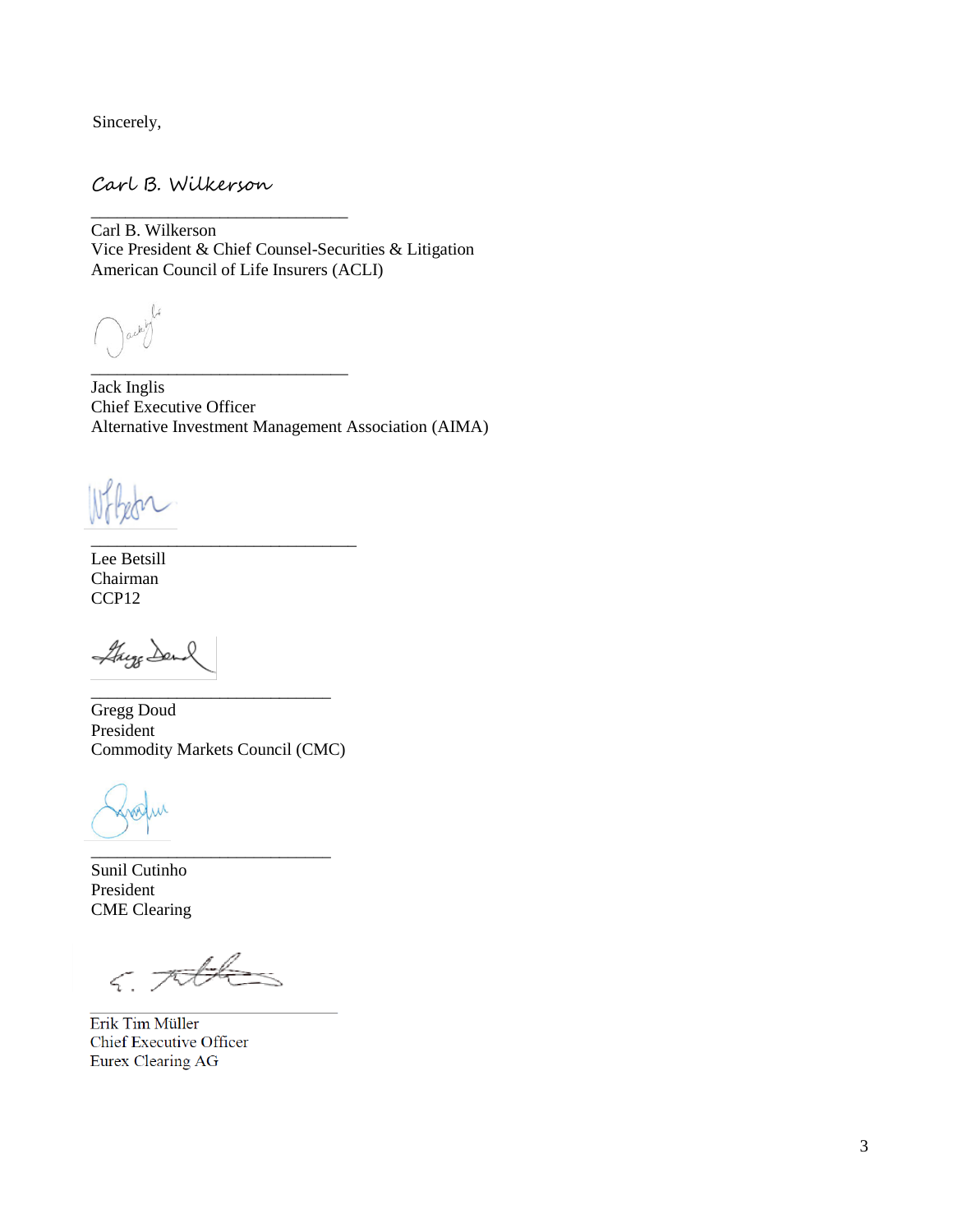\_\_\_\_\_\_\_\_\_\_\_\_\_\_\_\_\_\_\_\_\_\_\_\_\_\_\_\_\_\_

Simon Turek Chairman European Association of CCP Clearing Houses (EACH)

Walt 2. dublen

Walt L. Lukken President & Chief Executive Officer FIA

\_\_\_\_\_\_\_\_\_\_\_\_\_\_\_\_\_\_\_\_\_\_\_\_\_\_\_\_\_\_\_

contentil \_\_\_\_\_\_\_\_\_\_\_\_\_\_\_\_\_\_\_\_\_\_\_\_\_\_\_\_\_\_\_

Scott Hill Chief Operating Officer Intercontinental Exchange (ICE)

\_\_\_\_\_\_\_\_\_\_\_\_\_\_\_\_\_\_\_\_\_\_\_\_\_\_\_\_\_\_\_

\_\_\_\_\_\_\_\_\_\_\_\_\_\_\_\_\_\_\_\_\_\_\_\_\_\_\_\_\_\_\_

 $U$ -eo

Scott O'Malia Chief Executive Officer International Swaps and Derivatives Association (ISDA)

drul

Suneel Bakhshi Group Chief Executive LCH.Clearnet Group (LCH)

Atrifardam \_\_\_\_\_\_\_\_\_\_\_\_\_\_\_\_\_\_\_\_\_\_\_\_\_\_\_\_\_

Adrian Farnham Chief Executive Officer London Metal Exchange (LME Clear)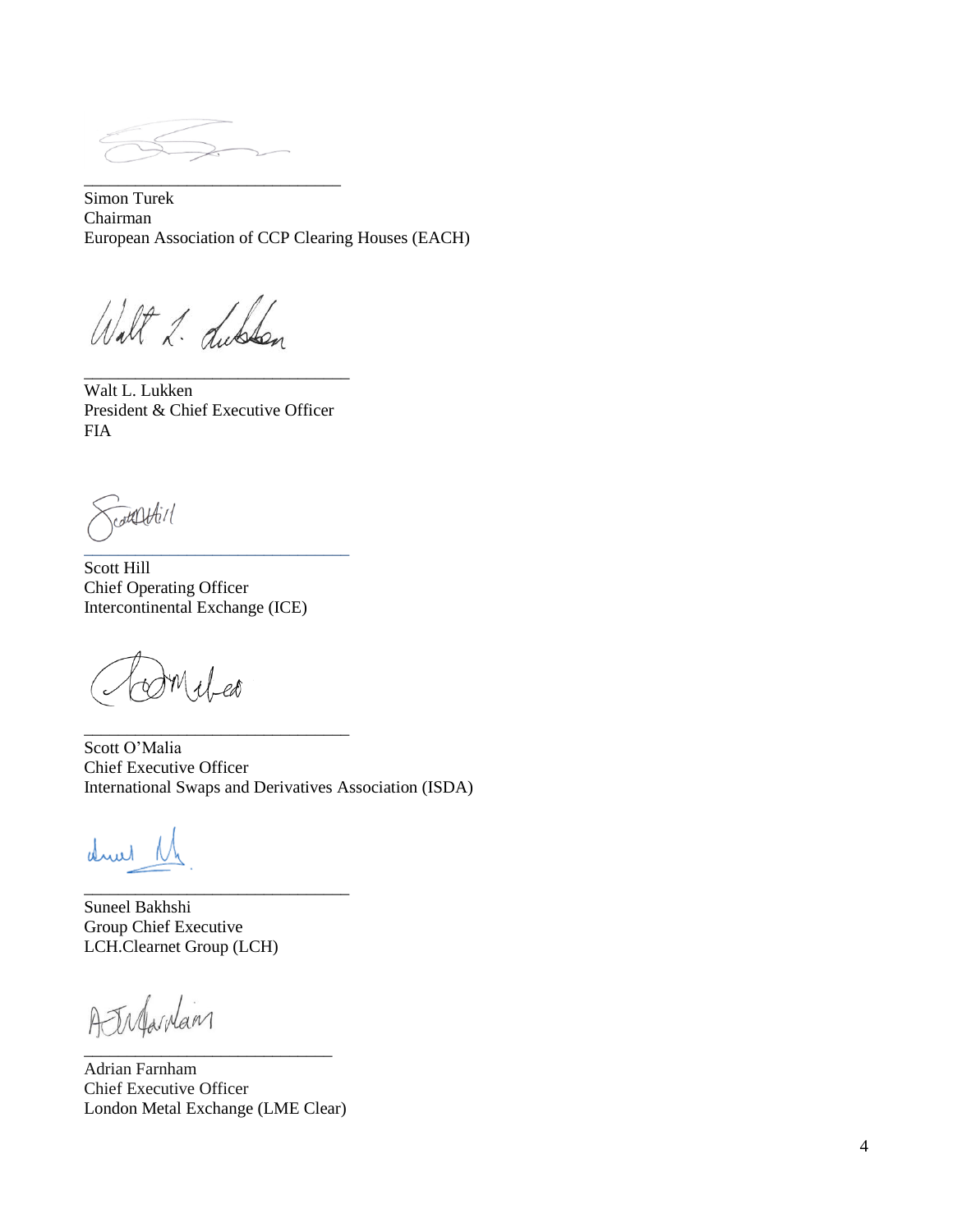/s/ Stuart J. Kaswell

Stuart J. Kaswell Executive Vice President, Managing Director & General Counsel Managed Funds Association (MFA)

\_\_\_\_\_\_\_\_\_\_\_\_\_\_\_\_\_\_\_\_\_\_\_\_\_\_\_\_\_\_\_

\_\_\_\_\_\_\_\_\_\_\_\_\_\_\_\_\_\_\_\_\_\_\_\_\_\_\_\_\_\_\_

La Vilo

Laura Martin, Esq. Managing Director & Associate General Counsel SIFMA Asset Management Group (SIFMA AMG)

Mandini Burov. \_\_\_\_\_\_\_\_\_\_\_\_\_\_\_\_\_\_\_\_\_\_\_\_\_\_\_\_\_\_\_

Nandini Sukumar Chief Executive The World Federation of Exchanges Ltd (WFE)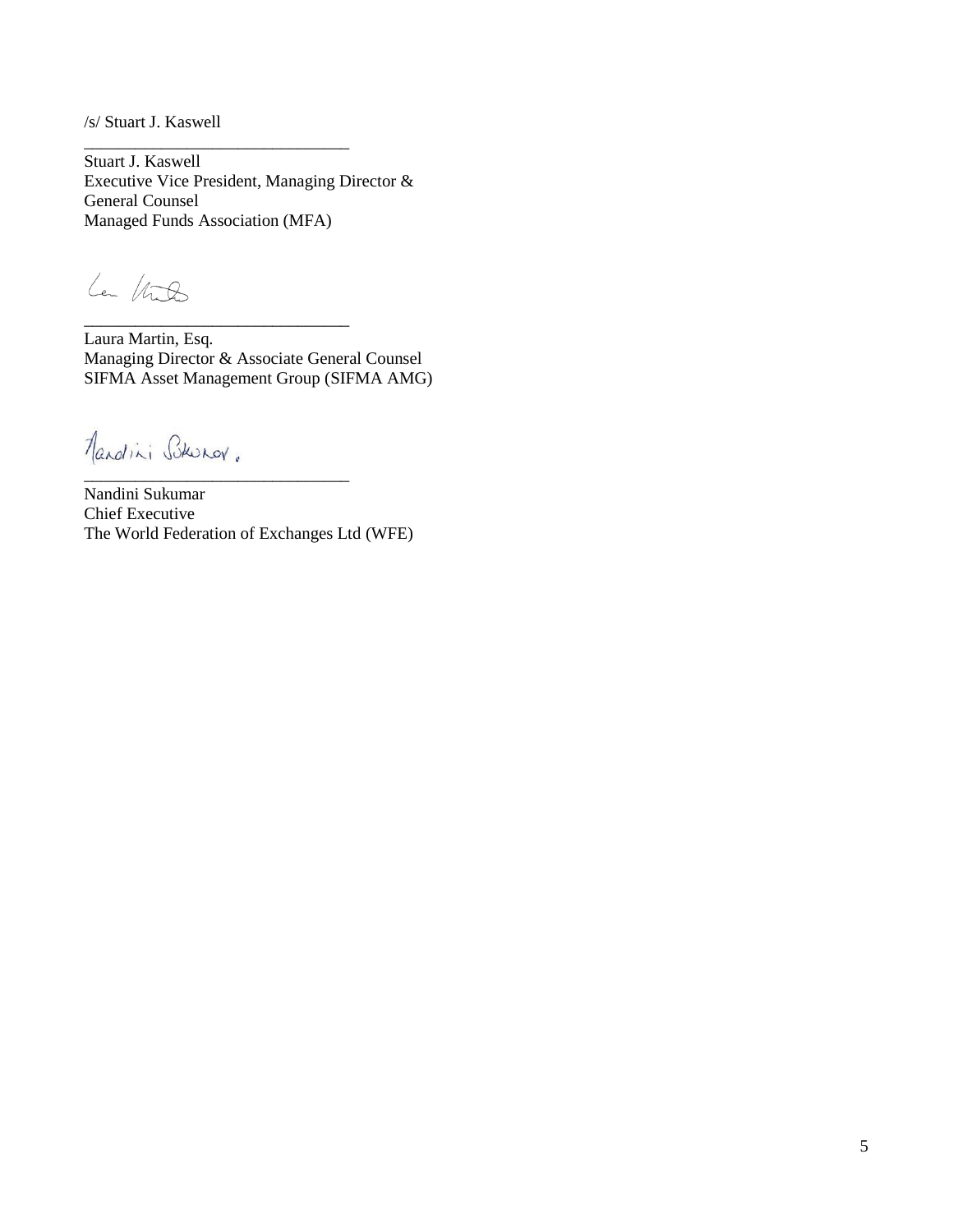#### APPENDIX A DESCRIPTIONS OF THE ASSOCIATIONS

**The American Council of Life Insurers (ACLI)** is a national trade association with 280 member companies that represent 95 percent of industry assets, 92 percent of life insurance premiums, and 97 percent of annuity considerations in the United States. Our members offer life insurance, annuities, retirement plans, long-term care and disability income insurance, and reinsurance that 75 million American families rely on for financial and retirement security. Life insurers manage asset and liability risks through hedging with derivatives, and are among the financial end-users affected by the leverage ratios under consideration in the BCBS Consultative Document on leverage ratio issues. ACLI filed submissions on the BCBS leverage ratio initiative dated July 5, 2016, and September 20, 2013. Life insurers have actively participated in the global dialogue concerning the regulation of derivatives and stable financial markets, including the BCBS initiative on margin for uncleared swaps. *See* ACLI [submission](http://www.bis.org/publ/bcbs226/acoli.pdf) dated September 28, 2012 on the BCBS-IOSCO Second Consultative Document on Margin Requirements for Non-Centrally Cleared Derivatives [\(http://www.bis.org/publ/bcbs226/acoli.pdf](http://www.bis.org/publ/bcbs226/acoli.pdf), and ACLI [submission](http://www.bis.org/publ/bcbs226/acoli.pdf) dated September 28, 2012 on the BCBS-IOSCO First Consultative Document on Margin Requirements for Non-Centrally Cleared Derivatives [\(http://www.bis.org/publ/bcbs226/acoli.pdf\)](http://www.bis.org/publ/bcbs226/acoli.pdf).

**AIMA** is the trade body for the hedge fund industry globally; our membership represents all constituencies within the sector – including hedge fund managers, fund of hedge funds managers, prime brokers, fund administrators, accountants and lawyers. Our membership comprises over 1,300 corporate bodies in over 50 countries

**CCP12** was formed in 2001 and works to further the industry's dialogue on the adoption of best clearing and risk management practices, and supports strategic progress on regulatory harmonisation and the enhancement of global standards. The group frequently invites regulators and representatives from other clearing and settlement organisations, exchanges and marketplaces, financial firms and other industry associations around the world to join its meetings to foster dialogue on issues of mutual interest and concern.

CCP12 is a not-for-profit informal association, with a membership encompassing over 50 individual CCPs from all over the world. CCP12 members meet approximately 6-monthly, as well as working in smaller teams on an ongoing basis to contribute to industry and regulatory developments and advance CCP and risk management awareness generally.

**CME Group** is the operator of world's largest derivatives marketplace and central clearing infrastructure. Through our exchanges – CME, CBOT, NYMEX, COMEX and CME Europe we offer a wide range of global benchmark products across all major asset classes, including futures and options based on interest rates, equity indexes, foreign exchange, energy, metals, agricultural, and commodities products. CME Group also operates CME Clearing and CME Clearing Europe, which together form one of the largest central counterparty clearing services, providing clearing and settlement services to mitigate credit risk in both listed and over-the-counter derivatives markets.

**The Commodity Markets Council (CMC)** is the leading trade association for commodity futures exchanges and their industry counterparts including agriculture and energy end-users.

**Eurex Clearing** is one of the leading central counterparties globally, and assures the safety and integrity of markets while offering innovation in risk management, clearing technology and client asset protection. Eurex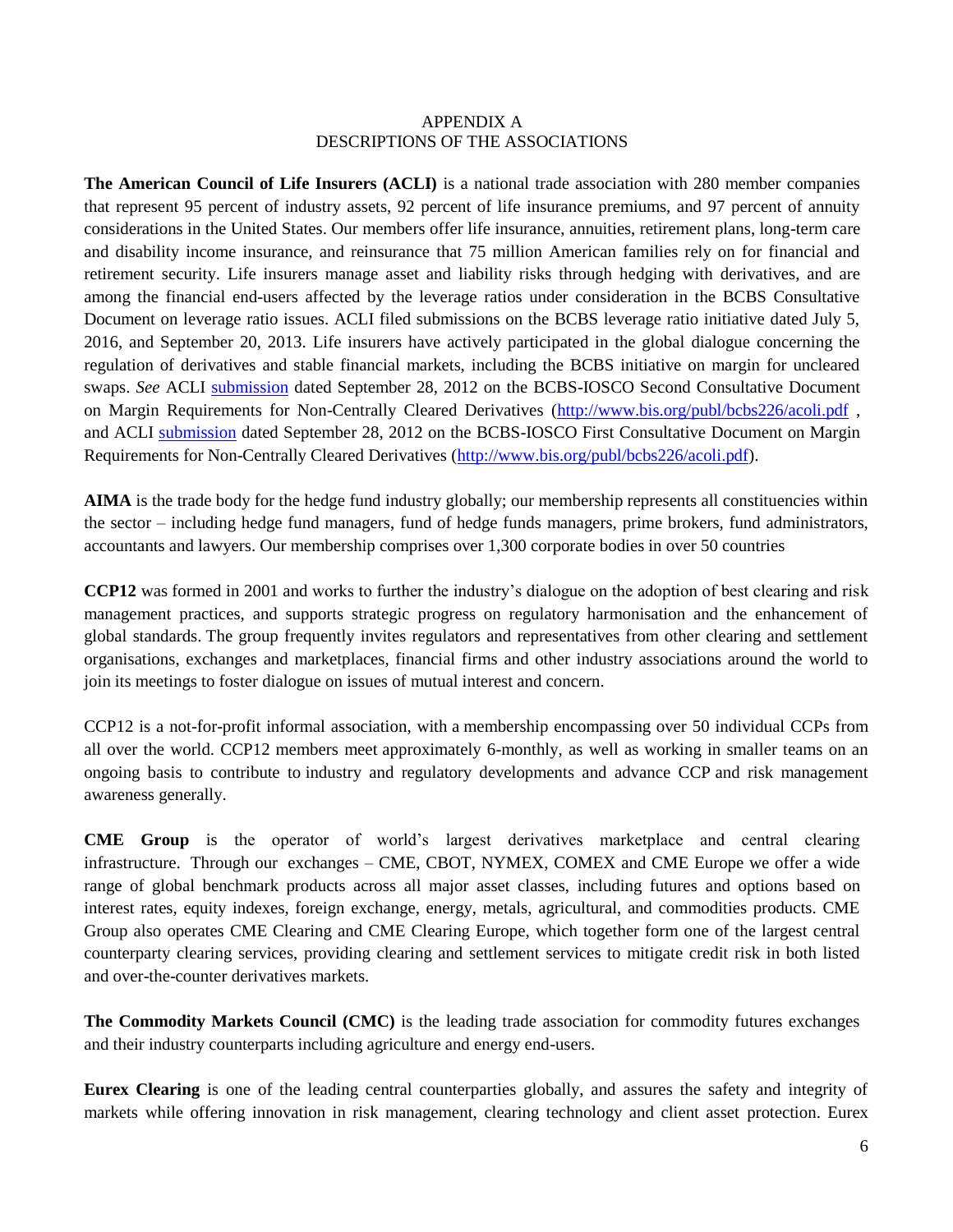Clearing provides fully automated, straight-through post-trade services for derivatives, equities, bonds and secured funding and financing, as well as industry-leading risk management technologies.

**The European Association of CCP Clearing Houses (EACH)** represents the interests of Central Counterparties (CCPs) in Europe since 1992. CCPs are financial market infrastructures that significantly contribute to safer, more efficient and transparent global financial markets. EACH currently has 20 members from 15 different European countries. EACH is registered in the European Union Transparency Register with number 36897011311-96.

**FIA** is a global organization with offices in the US, Europe and Asia. Its core members, many of which are banking organizations, are members of central counterparties. FIA's membership also consists of the major global futures exchanges, clearinghouses, trading platforms, and others that, together, make central clearing possible.

**Intercontinental Exchange (ICE)** operates the leading network of global futures, equity and equity options exchanges, as well as global clearing and data services across financials and commodity markets.

**ISDA** has worked to make the global derivatives markets safer and more efficient since 1985. Today, ISDA has over 850 member institutions from 67 countries. These members comprise a broad range of derivatives market participants, including corporations, investment managers, government and supranational entities, insurance companies, energy and commodities firms, and international and regional banks. In addition to market participants, members also include key components of the derivatives market infrastructure, such as exchanges, intermediaries, clearing houses and repositories, as well as law firms, accounting firms and other service providers. Information about ISDA and its activities is available on the Association's web site: [www.isda.org.](http://www.isda.org/)

**LCH** is an international, multi-asset class group of clearing houses, or central counterparties ("CCPs"), that manage risk of many diverse portfolios of cleared derivatives. LCH Group consists of three operating entities: LCH Ltd, the UK entity, LCH SA, the Continental European entity, and LCH LLC, the US entity. Additional detail on the legal and regulatory structure of the Group: [http://www.lchclearnet.com/about\\_us/corporate\\_governance/legal\\_and\\_regulatory\\_structure.asp.](http://www.lchclearnet.com/about_us/corporate_governance/legal_and_regulatory_structure.asp)

**LME Clear** became operational on 22 September 2014 and throughout its first year is successfully demonstrating its robust risk management of the LME market. LME Clear, the clearing house for the LME, was designed and built in consultation with our Members and users of the LME.

The London Metal Exchange is the world centre for the trading of industrial metals – more than three quarters of all non-ferrous metal futures business is transacted on our platforms. LME and LME Clear are members of the HKeX group.

**Managed Funds Association (MFA)** represents the global alternative investment industry and its investors by advocating for sound industry practices and public policies that foster efficient, transparent, and fair capital markets. MFA, based in Washington, DC, is an advocacy, education, and communications organization established to enable hedge fund and managed futures firms in the alternative investment industry to participate in public policy discourse, share best practices and learn from peers, and communicate the industry's contributions to the global economy. MFA members help pension plans, university endowments, charitable organizations, qualified individuals and other institutional investors to diversify their investments, manage risk and generate